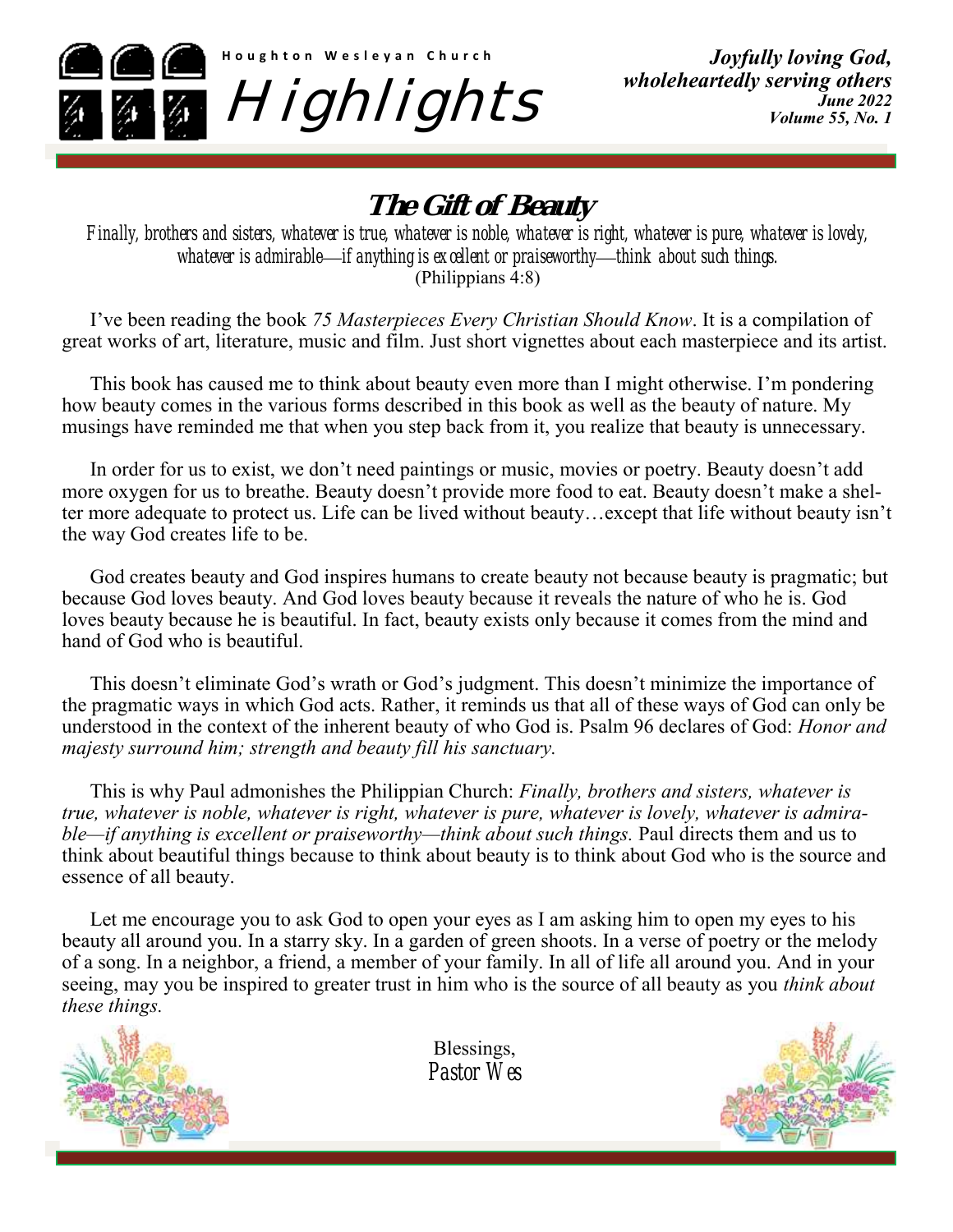## **Election Results**

**Elders Secretary**: Jim Zoller **Church Treasurer**: David Mercer **Elders**: Ken Bates, Jan Schilke, Paul Young **Trustees**: James Mullen, Michael Spateholts **Nominating Committee**: Kathie Brenneman, Doug Gaerte, Janyce Smithley **District Conference Delegates:** Tim McGarvey, Carolyn Miller, Tom and Jane Miner, Paul and Debbie Young **Community Financial Plan Vote**: Yes – 144 / No – 0

Doyin Adenuga (2023) Harold Blew (2023) Alicia Mucher (2023) Nathan Danner (2023) Jill Jordan (2023) Judi Mayhle (2023) Tim McGarvey (2024) Nate Jacoby (2024) Donnie Stockin (2024) Dan Wartinger (2024) Ken Bates (2025) James Mullen (2025) Paul Young (2025) Pastor Wes Oden Jim Zoller, Secretary David Mercer, Treasurer Pastor Wes Oden

**Elders Trustees:** Daryl Stevenson (2024) **Andrew Roorbach (2024)** Andrew Roorbach (2024) Jan Schilke (2025) Michael Spateholts (2025)

Please continue to pray for our pastors and leaders as we begin a new year of ministry and service in Houghton.

Thank you to Elders, Dave Brubaker and Don Little and to Trustee, Charlie Smith whose terms have expired. We appreciate the thoughtful and godly leadership that each person has given us in the past years.



## **STEWARDSHIP- A Life of Generosity**

*"But who am I, and who are my people, that we should be able to give as generously as this? Everything comes from you, and we have given you only what comes from your hand,"* 1 Chronicles 29:14.

Everything we have belongs to God. We are only stewards. It's important to recognize this truth in every area of our lives. Take a moment right now and thank the Lord for the many blessings He has provided.

No matter how young or old we are, our lives belong to the Lord and everything we own, love and cherish are His. The apostle Paul urged the church in Rome to view their bodies as living sacrifices and present them to God. "Therefore, I urge you, brothers and sisters, in view of God's mercy, to offer your bodies as a living sacrifice, holy and pleasing to God- this is your true and proper worship," Romans 12:1.

As you may be aware, over the past few months our giving has decreased significantly. Because our expenses this past fiscal year have been exceptionally reduced, we will likely end the year close to even. For this we are grateful. We appreciate your sacrificial giving that enables us to minister to each other and to others—near and far.

As the new year commences, we encourage you to once again think and pray about what God might be leading you to give this year.

*The Stewardship Committee*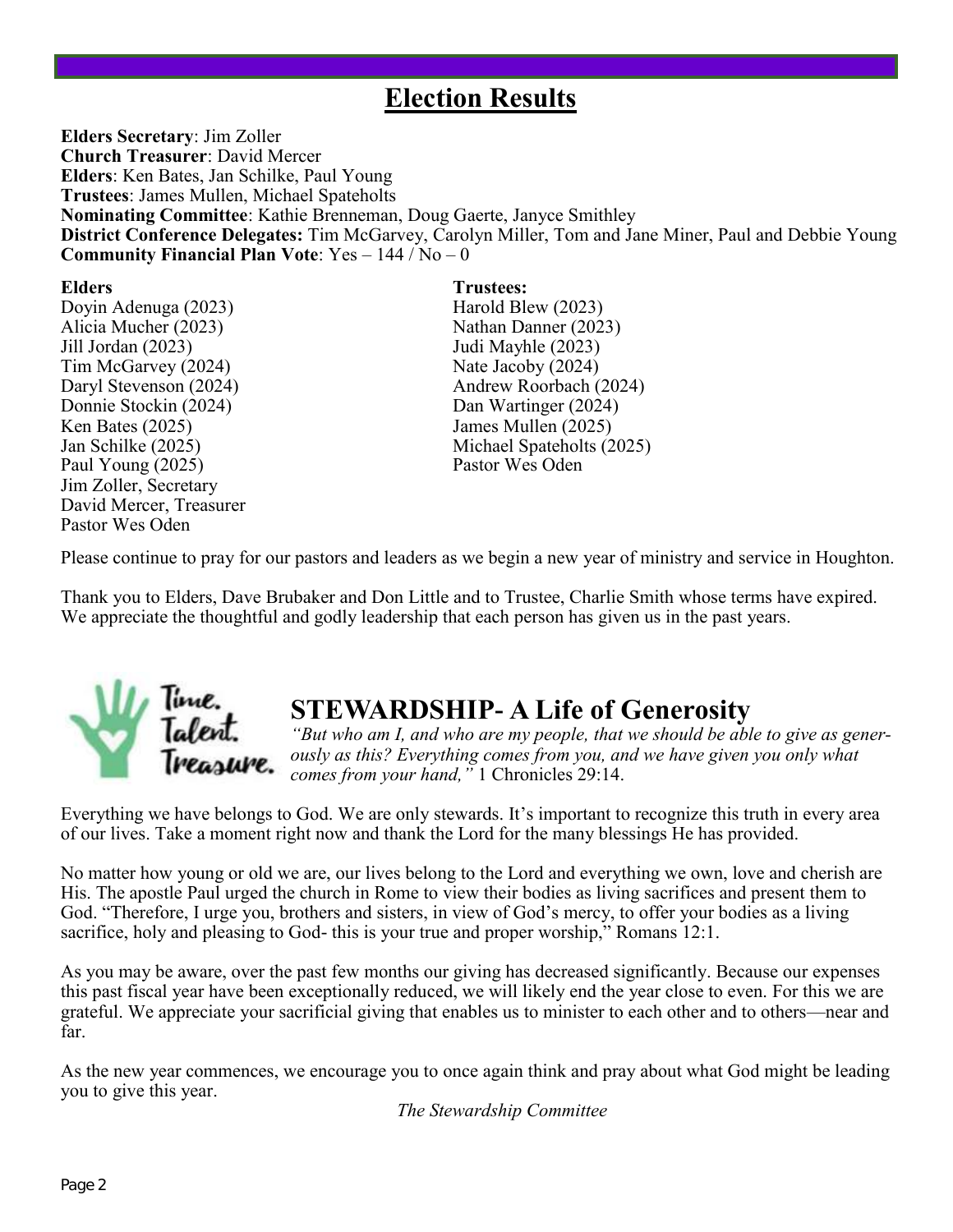

Valley Preschool is a ministry of Houghton Wesleyan Church for children ages two through five. We meet Monday, Wednesday, and Friday mornings from 9:00 to 11:45. Student applications for the 2022- 23 school year are available. Paper copies are available on the VPS bulletin board or in the church office and are also available on the church website. The Application Fee is \$25 through the month of June and goes up to \$50 on July 1. Please contact Casda Danner if you have questions (casdadanner@hwchurch.org OR call 585-567-4314) or are interested in the possibility of extended care options.

Join us this summer for Family Fridays! Working our way alphabetically through our list of HWC families, every family will be invited along with 2-3 other families for a casual Friday evening of campfire, s'mores, lawn games, and conversation at Miss Emily's house. Watch your mailbox for your invite!

## **CONGRATULATIONS 2nd, 3rd and 6th Graders!**

This month, we honor the achievements of all of our HWC Kids! Join us June 5 at 11:00 a.m. as we specifically celebrate our 2nd and 3rd graders on memorizing the books of the Bible and our 6th graders for completing their catechism course (and moving up to HWC Youth!). Congratulations!







Nathan & Casda Danner are pleased to announce the marriage of their son, Joel, to Olivia Tetta on Saturday, May 28th. We are so excited for this new chapter in their lives and ask that you join us in praying for this couple as they begin their life together.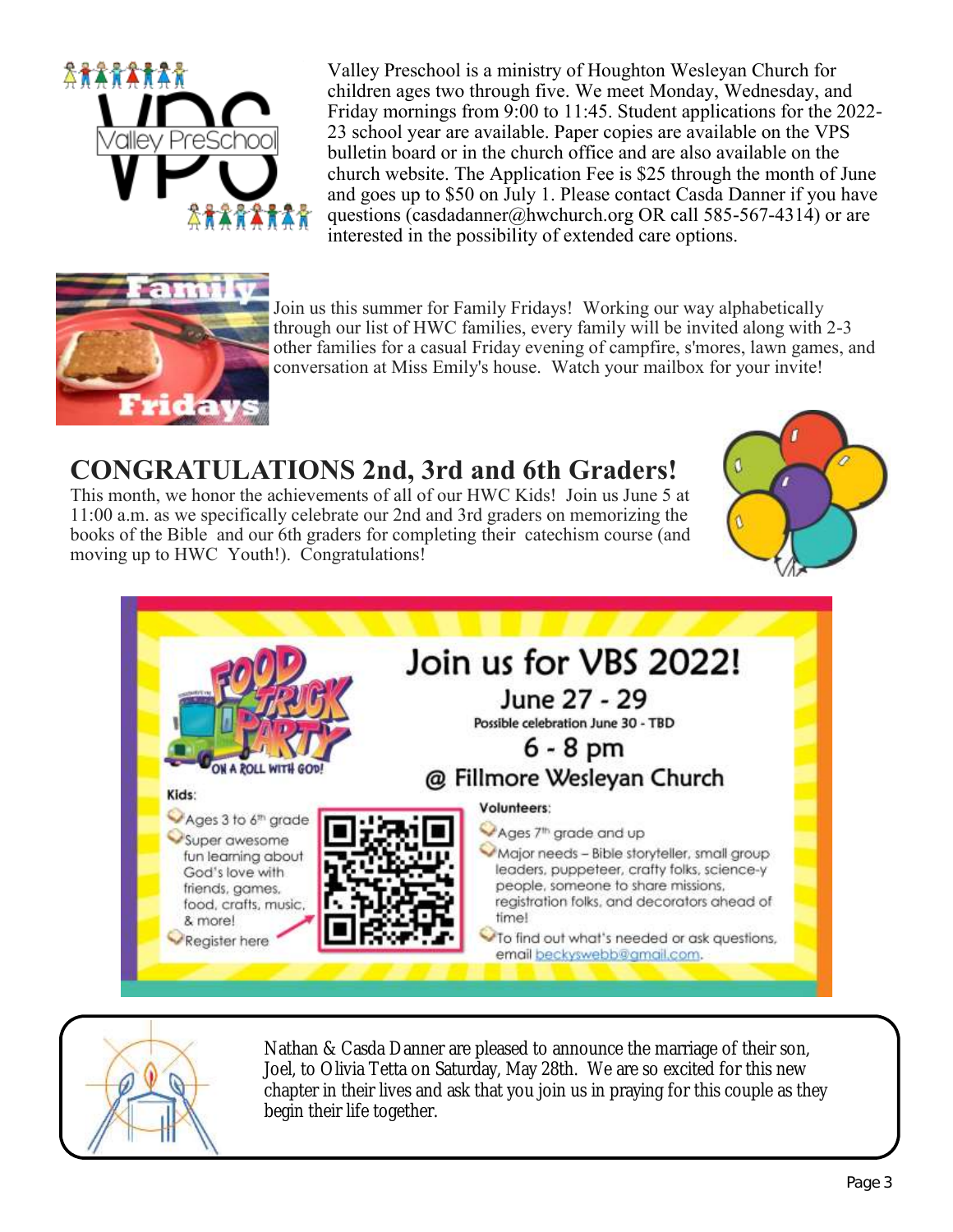## Houghton Academy Graduation Exercises

June 3<sup>rd</sup> Baccalaureate Houghton Academy Auditorium - 7:30pm

June 4<sup>th</sup> Commencement Houghton Academy Auditorium - 10:00am



## Fillmore Graduation Exercises

<u>June 19<sup>th</sup> Baccalaureate</u> - Fillmore Auditorium – 7pm <u>June 24<sup>th</sup> Commencement</u> – Fillmore Auditorium - 6pm

With another school year of HWC Kids coming to an end soon, we wanted to take a minute to thank our amazing HWC Kids team. Thank you for investing in our children, for walking with them as they discover the love that God and the Church has for them. If you see any of our team members, please take a moment to thank them for their great gifts of time, attention, patience, and faith.

### Thank you…

…Jaime Potter and Jess Wartinger, for being such reliable pillars of our Sunday School program, ensuring that our HWC Kids feel welcome from check-in to pick-up and creating a great experience for our teachers and assistant!

- …Angela Babbitt, for always bringing our Bible stories alive with props!
- …Beth Beardsley, for bringing the calming presence that only a grandma can bring!

…Jonathan & Nancy Gates, for bringing decades of parenting wisdom, tricks, and toys to bless our little ones with!

- …Ann McNeill, for going beyond regular duties to share Gospel truths!
- …Nicole Torraca, for being the cool highschooler that our kids can look up to!

…Sunshine & Aaron Sullivan, for creating a safe, playful environment for our little ones to become reacquainted with the Church after Covid upended their lives!

…Kathy Moore, for sharing your gift of making Scripture tangible through crafts!

... Matt & Barb Woolsey, for being a consistent encouragement to our Kindergartners and  $1<sup>st</sup>$ Graders as they learn the Sunday School ropes!

 $\ldots$ Karl & Jill Schmidt, for making the Bible stick through song, rhyme, and games!

…Christian & Laura Esh, for valuing and investing in the one (to three) that God entrusted to you this year!

…Sharon McGarvey, for translating your professional expertise into creating an engaging, welcoming place for pre-teens!

…Josie Adenuga, for greeting each kid with a warm, comforting smile!

…Harold Blew, for believing that our young people are capable of memorizing the foundations of our faith!

...Rhoda Burgett, for patiently listening to and celebrating the accomplishments of our  $6<sup>th</sup>$  graders!

…Substitutes Matt Cox, Dan Wartinger, Steve & Audrey Pocock, Rachel Blew, Donna Blew, and Michael Spateholts, for always being willing to step in last minute to create a safe, engaging space and ensuring that our classrooms could be open and ready for kids!

…Jan Schilke, for waiting so patiently for the day that we can fill our nursery with the littlest HWC Kids again!

 $\dots$  Harold & Donna Blew, for maintaining the library so kids of all ages can learn and grow and get lost in a book!

…Casda Danner, Rachel Blew, and Brenda Montanye, for building solid foundations of faith and education and social success for our Valley Preschool students!

…Kathy Reitnour-Danner, for blessing our new babies and their families with notes and gifts of encouragement!

…Kathy Moore, Harold Blew, and Jeff Babbitt, for providing a mid-week pick-me-up and faithrefresher for our HWC Kids!

…the Children's Ministry Committee, for providing your wisdom, ideas, feedback, and encouragement as we serve our HWC Kids and Families as God would have us to!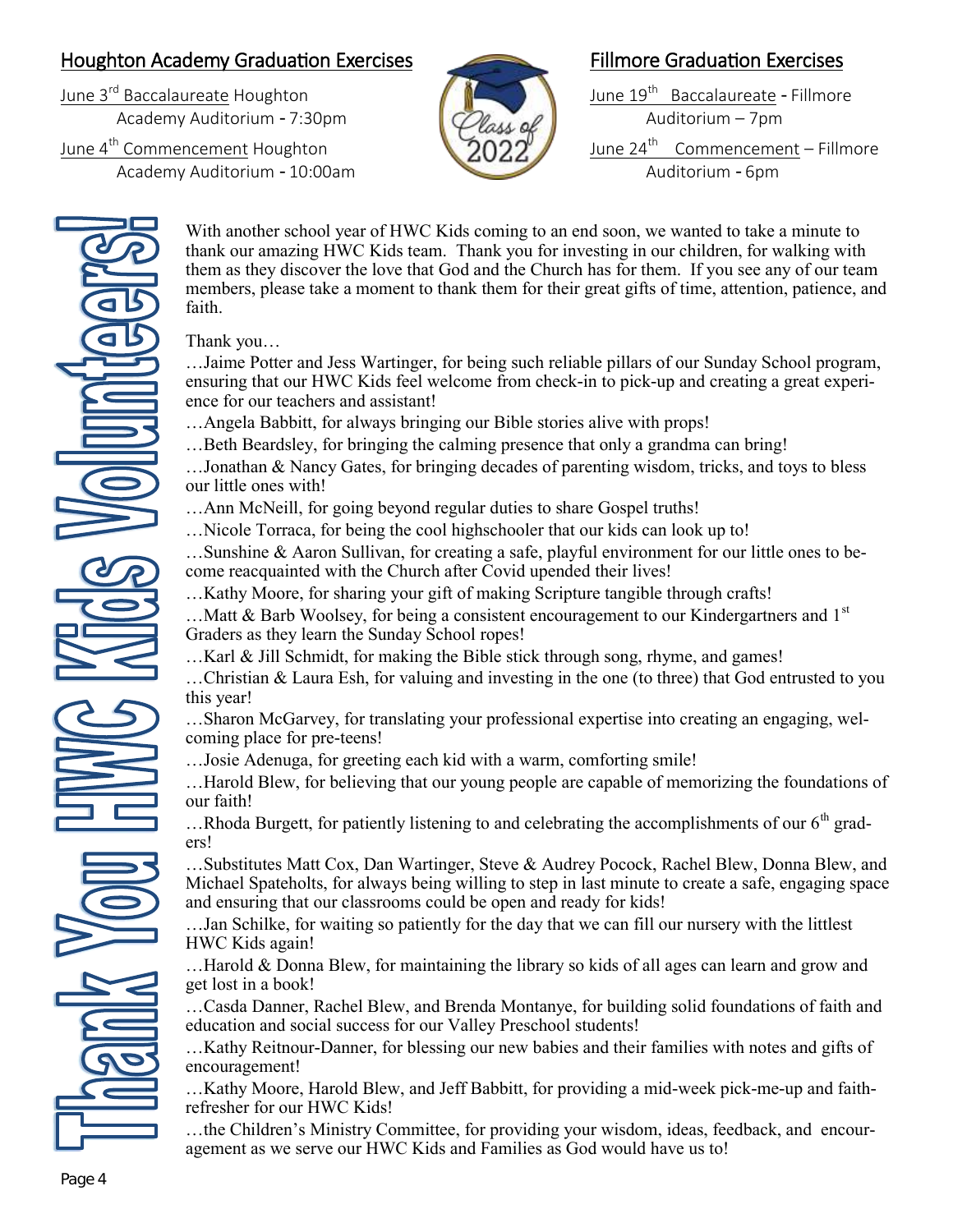

## Royal Family Kids' Camp (RFKC)—Prayer Partners Needed

The mission of Royal Family Kids is to create "positive, life-changing moments for innocent children who have been victims of neglect, abuse, and abandonment."

Currently there are 242 RFKCs, 214 in the US and 28 campuses in 6 other countries. Since 1995, the local Houghton RFKC has served over 400 campers, with each of these campers returning for an average of four summers.

**This year's RFKC at Camp Asbury (Silver Lake) will be held July 10-15.** This year's theme is The Royal Court (the stories of Esther and Daniel), and this year's verse is 1 Peter 2:9: "This is so you can show others the goodness of God, for He called you out of darkness and into his wonderful light." Anyone interested in being a prayer partner for a camper or staff member should contact Laurie Dashnau by email at [Laurie.Dashnau@houghton.edu.](mailto:Laurie.Dashnau@houghton.edu) The responsibilities of a prayer partner include praying for one specific camper, counselor, or staff member along with writing a short note to that person that will be passed along to him or her at the start of camp. Thank you in advance for considering serving in this capacity!

# From the Library



We are trying to be good stewards and use the church library budget wisely. You can help by returning books and DVDs after you have finished them. Then we can use the budget to get new items and not need to use it to replace items. So…..

Be On the Look Out!! for: *Black* by Ted Dekker; *Blink* also by Ted Dekker; *The Chronicles of Narnia: Prince Caspian* DVD; *Financial Peace* by Dave Ramsey; *Finding My Way Home* by H. J. M. Nouwen; *Mama Said There'd be Days Like This*, by C. A. Baumbich and *What Moms Can't Do* by Douglas Wood. These, and more, are long overdue. If you have them, please return them to the church library so others may enjoy them too.

Thanks, and Happy Reading!!

# **Wellspring Ministries**

Dear Houghton Friends,

How grateful we are at Wellspring for the part of the Church Budget that comes to Wellspring. It is enabling us to move forward with the purchase and installation of a *scissors lift,* hopefully in place by fall. This will help in the safe transport of items to the lower level, and alleviate congestion on the stairway. **Thank you.**

With the seasonal change, we too, change a bit. Warm weather clothing is now on the racks, and hot soups are off the menu. Ice tea and lemonade are usually offered as well. We'd love if you would visit with your family any Wednesday or Friday to see what we are all about. Maybe your child might find a good book or game for summer days. (All items are free.)

Hours - 10:00 to 1:15 Wed. and Friday (porch drop-offs can be as early as 9:15am) Lunch - 11:55 devotions

12:00 meal

Food boxes are available, as well as benevolent assistance. We are blessed when people ask for specific prayer, too.

Beth Beardsley (for the Board) "You do not even know what will happen tomorrow." James 4:14

ith iov you will draw water from

salvation.

the wells of,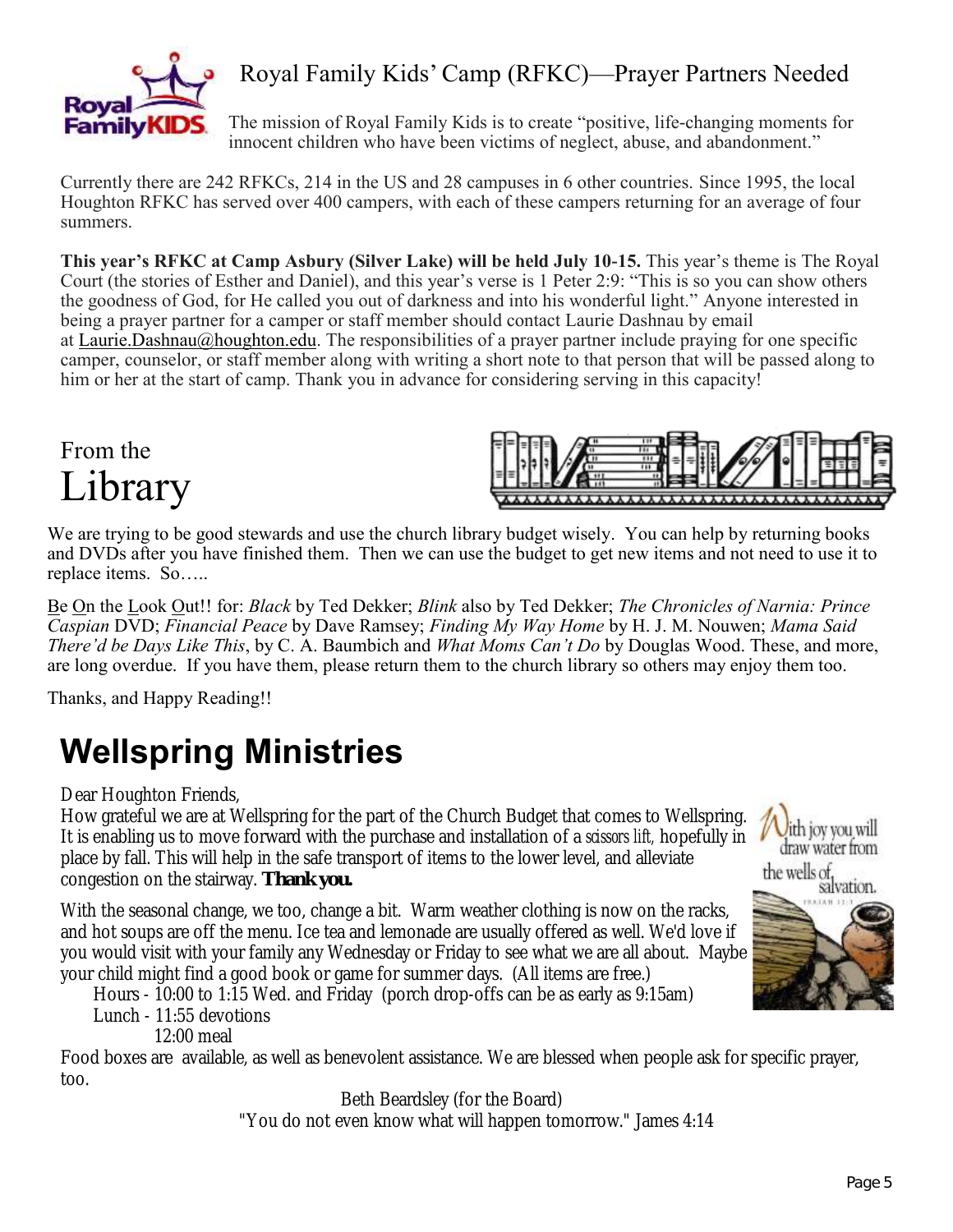

The hostesses are Margie Doty, Casda Danner, Gwen Mercer, Jan Schilke, Heidi Huizenga, Nancy Cole and Betsy Webb.



Congratulations to parents, Brock and Sarah Babbitt and to big sister, Belle, at the birth of Natasha Sandra Lee on April 22.



Phil Merrill (585) 610-8882 Painting (Inside and Outside) & Power Washing Houses & Decks



July 17, 22, 2022 refreshathoughton.com



Looking to Buy or Sell Real Estate? Contact me today!

Andrew Roorbach Real Estate Salesperson at Letchworth Valley Realty 716-983-9671 | Andrew@Letchworthrealty.com

59 N. Main St . PO Box 218 . Castile, NY 14427 P: 585.493.2337 • F: 585 493-2874 • www.LetchworthRealty.com

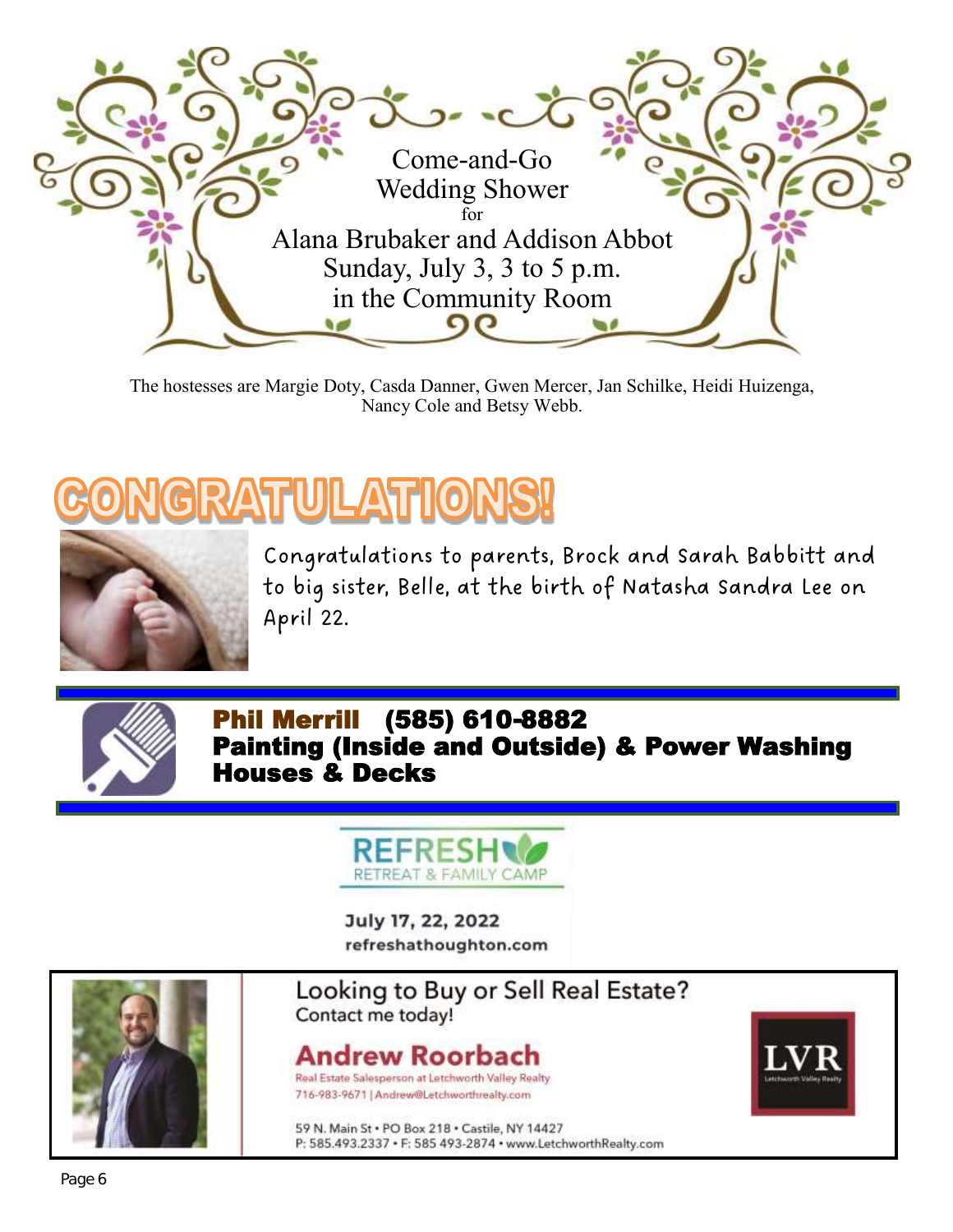

Genesee Rapids Players will be arriving on Wednesday, June 1 and will begin play with the Annual Old Timers Game on Sunday, June 5 at 2pm. No admission charge for this fun event. Come and meet the 2022 Rapids players and enjoy watching the Old Timers play.

Opening day for the Rapids will be Wednesday, June 8 at 7pm against the Mansfield Destroyers. June 9 at 7pm the game will be against the Dansville Gliders. For a complete schedule check our website

#### **[wwwgeneseerapidsbaseball.com](http://wwwgeneseerapidsbaseball.com/)**

Please pray that our ministry to the players will be effective again this year. Some players are already on a walk with Christ, others are not. Thank you for your prayers.

*The Rapids do have a urgent need for someone to volunteer to help with daily lunches for the players. Food is provided but we need someone to put it out and clean up after the meal. This happens outside the KPAC at the College. For more information call Ralph Kerr 716-969-0688*



There are two more things Royal Family needs for our July 10-15 camp. The big one is strong backs. We need a group to lend a hand loading supplies out of Fillmore storage and into a Penske truck on the morning of Saturday, July 8. With 5- 7 helpers, this will take less than an hour. Please respond to [Houghton.rfkc@gmail.com](mailto:Houghton.rfkc@gmail.com)

If anyone has comfy, loved and small-to-medium sized stuffed animals to donate, please send an email to Houghton.rfkc@gmail.com

## We are hosting another

# **Food Pantry Drive Thru June 8**

Registration is required and opens May 31 at 8:30 a.m. Call 585-209 -0052 and leave your name, phone number and number of families you are picking up for.



The Cuba Cultural Center will return your call and give you a time and number to come on June 8.



Mt Pleasant Cemetery in Houghton will complete an improvement project this summer that makes water available in the cemetery. The new Water and Reflection Patio will be dedicated on Sunday, June 26 at 3:00 p.m. (9405 NYS Route 19 south of Houghton). All are welcome to attend.